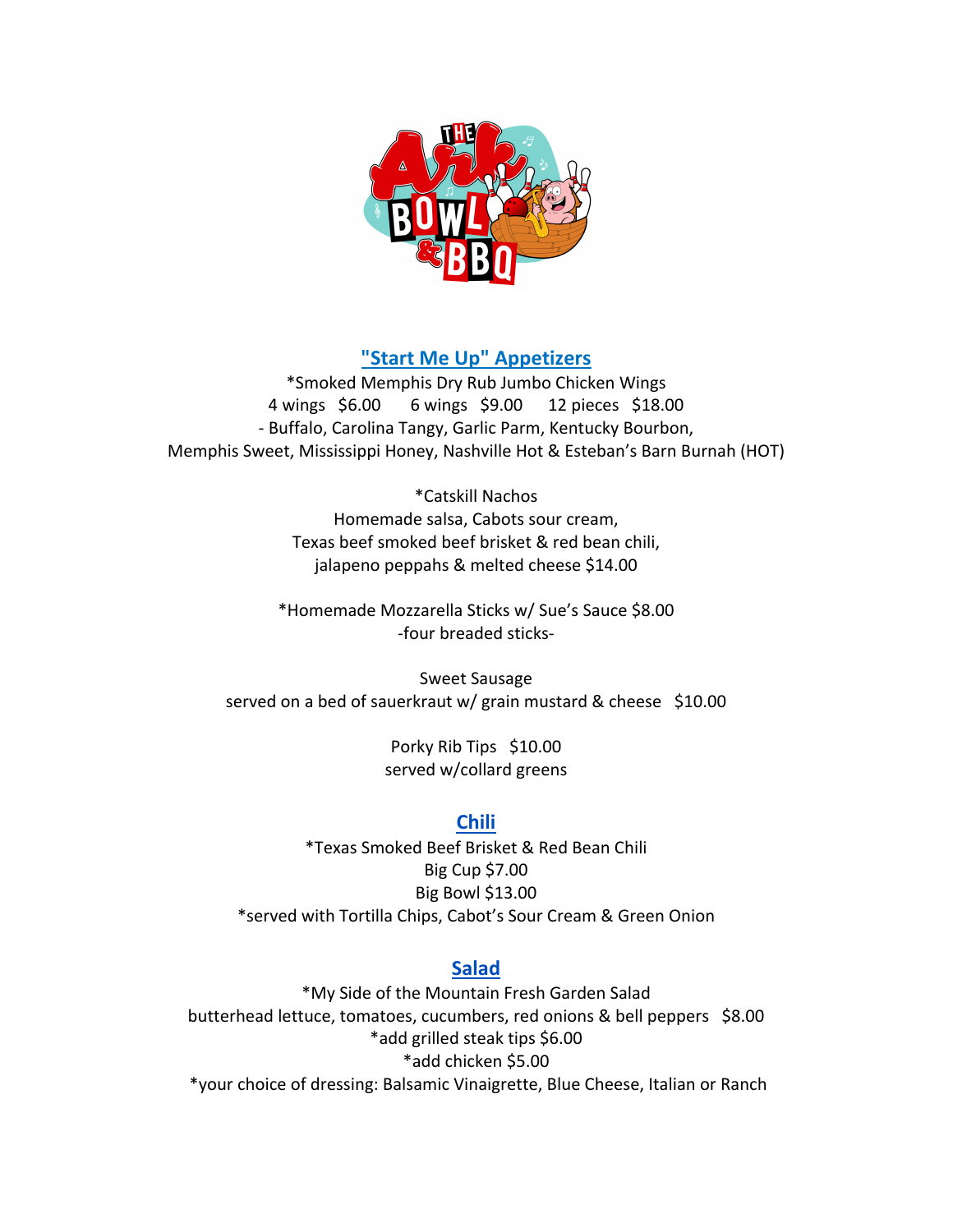### **Burgah Land**

\*The Ahhk Burgah on a German Pretzel Roll \$14.00

\*1848 Hubbell Family Farm Grass¬Fed Burgah on a German Pretzel Roll \$17.00-

\*Impossible Veggie Burgah on a German Pretzel Roll \$17.00

\*add cheese \$2.00 \*add bacon \$3.00 -served with french fries-

### **From Our Char-Grille**

\*Marinated Boston Steak Tips \$16.00 -served with salad & fries-

## **From Our Bar-B-Que Charcoal-Wood Pit**

\*Dr. Baker's BBQ Marinated Chicken \$15.00 - served with your choice of two sides-

### **From Our Wood Smokah**

\*Smoked St. Louis Pork Ribs Half a Rack of Ribs \$19.00 Full Rack of Ribs \$28.00

\*Smoked Texas Beef Short Rib \$20.00

\*Smoked Texas Beef Brisket Dinner \$20.00

- served with your choice of two sides-

#### **Special Entrée**

\*Mac n' Cheese \$13.00 \*add smoked pulled pork \$4.00 \* add Texas Beef Brisket \$5.00

#### **Pizza**

\* Cheese 10" \$9.00 16" \$13.00 \*Pepperoni 10" \$12.00 16" \$16.00 \*Mushroom 10" \$11.00 16" \$15.00 \* Fresh Tomato, Mozzarella & Basil 10" \$11.00 16" \$15.00 \*Roasted Bell Pepper & Italian Sausage 10" \$14.00 16" \$18.00 \*Goat Cheese & Tomato 10" 14.00 16" \$18.00